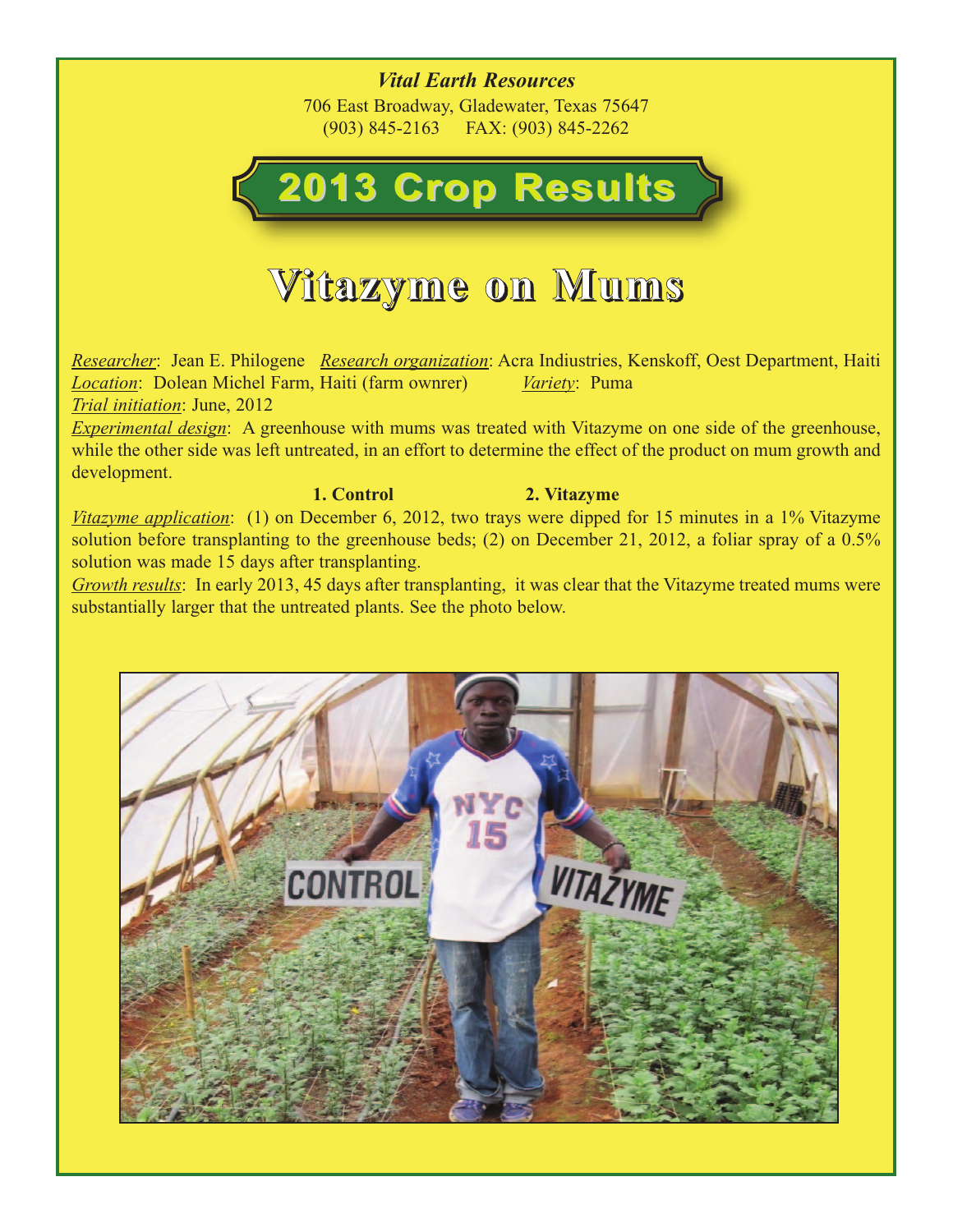*Vital Earth Resources* 706 East Broadway, Gladewater, Texas 75647 (903) 845-2163 FAX: (903) 845-2262

# **2013 Crop Results 2013 Crop Results**

## **Vitazyme on Mums**

*Researcher*: Agr. Alejandro Reyes and Agr. Agustin Peralta *Research organization*: Plantamar and Quimica Lucava, Mexico *Trial coordinators*: Agr. Ubaldo Martinez (Plantamar) and Agr. Alejandro Reyes Quimica Lucava) *Location*: Santa Ana, Tenancingo, Mexico *Variety*: chrysanthamum, cv. Hartman *Trial initiation*: June, 2012

*Experimental design*: A greenhouse with mums was treated with Vitazyme on a bed, and results were compared to untreated plants. Applications were made on a regular basis to evaluate the effect of the product on cuttings for propagation.

#### **1. Control 2. Vitazyme**

*Fertilization*: A potassium product was applied to promote better stem thickness.

*Vitazyme application*: (1) 350 ml/70 liters of water (0.5%) on the leaves; (2) 52.5 ml/70 liters of water (0.075%), with a potassium product designed to increase stem diameter

*Growth results*: In October of 2012, observations showed that Vitazyme made significant improvements:

**• Better overall growth and yield of stems and leaves**

#### **• Faster growth rate**



*Yield results*: Better growth and production of cuttings was observed with Vitazyme, from 1,200 cuttings per bed on average that were harvested prior to treatment, it increased by 31% after first application and a further increase of 98% of production of cuttings above the control was achieved after the second application, 15 days from the first, at a much lower rate of Vitazyme, mixed with a product based on potassium to improve stem diameter. Cuttings produced in 30 days: May (previous control) 55,941; June (after 1st application): 73,200 (131%); July (after 2nd application): 110,763 (198%).

*Conclusions*: Mums treated with either 0.5% Vitazyme solution in a greenhouse setting in Mexico showed a great response, in terms of growth vigor and cutting production. Increases were 31% after one month and 98% after two months. The use of Vitazyme for mum cutting production is highly recommended.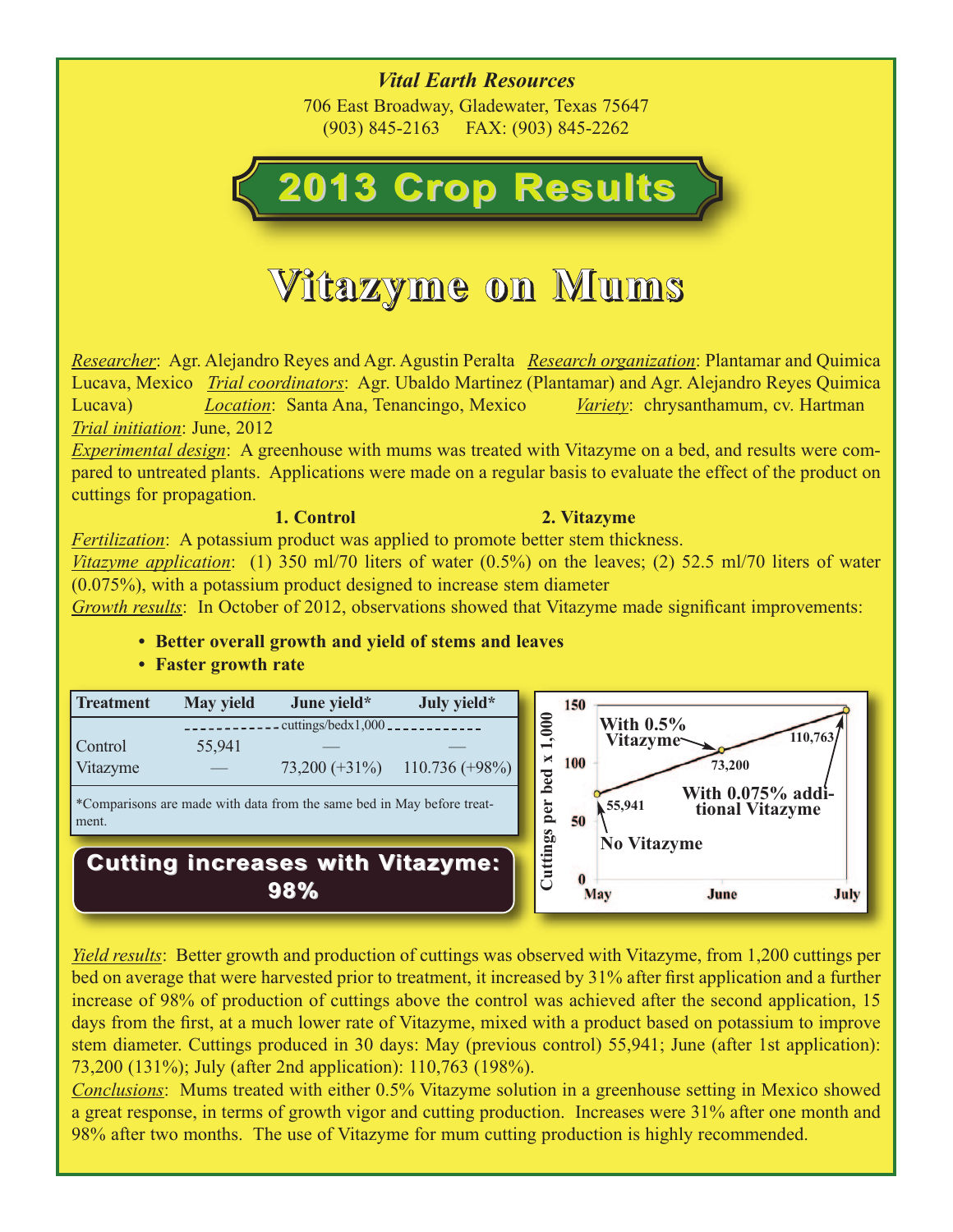

larger than the untreated plants on the left, about two months after treatment.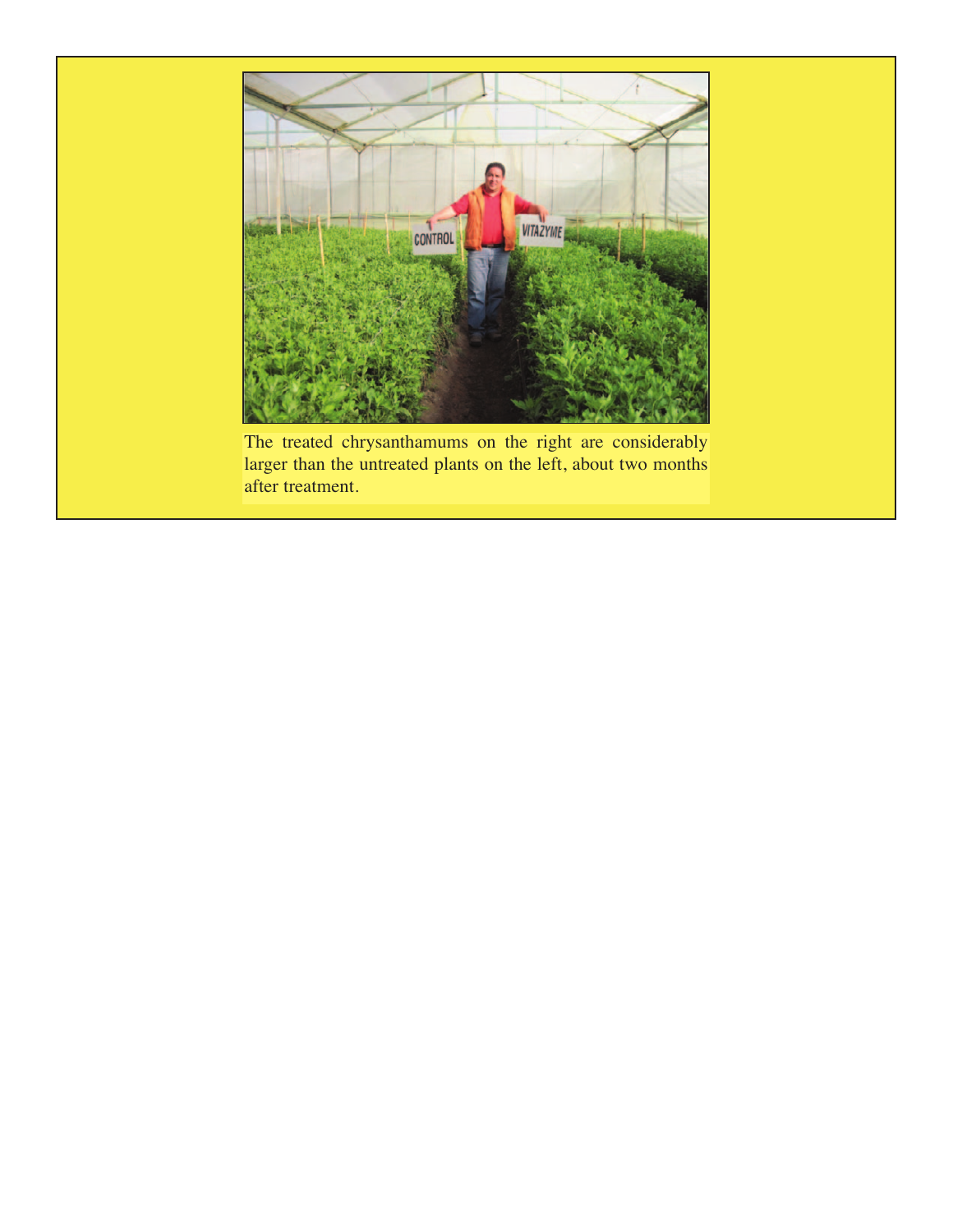Vital Earth Resources 706 East Broadway, Gladewater, Texas 75647  $(903)845 - 2163$ FAX: (903)845-2262

### Basic Product Research

Researcher: Paul W. Syltie *Location:* Vital Earth Research Center greenhouse, Gladewater, Texas Date of initiation: November 5, 1996 Variety: Stargazer garden mum (P.P. 5695) *Purpose:* To evaluate the effect of Vitazyme, BR-61, and Nutra-Min combined on the development and flowering of a perennial flower such as a mum Six mum plants having relatively equal size *Experimental design and treatments:* were purchased at Lowe's of Longview. These plants were potted and paired in a randomized complete block design, three to be treated with the material and three not treated. Pairings were based on relative size of the plants.

| Treatment                                                             | Vitazyme + BR-61 + Nutra-Min <sup>*</sup>                                |  |
|-----------------------------------------------------------------------|--------------------------------------------------------------------------|--|
|                                                                       |                                                                          |  |
|                                                                       |                                                                          |  |
|                                                                       | *This solution contained 0.1% Vitazyme (1 ml/liter), 1 tablespoon/gal of |  |
| BR-61, and 1 tablespoon/gal of Nutri-Min. Applications were 200 ml of |                                                                          |  |
| solution per pot of Treatment 2 on a periodic basis, beginning        |                                                                          |  |
|                                                                       | November 5 and continuing November 12, 19, and 26 and December 3,        |  |

and 20, 1996.

Growth media: Sabine River bottomland clay loam *Pot type*: 2 gallon Harvest date and method: The total number of blossoms and buds were counted for each plant on January 3, 1997, and chlorophyll levels of the leaves were measured on January 2, 1997. Chlorophyll for 8 to 10 leaves was averaged using a SPAD meter. Data analysis: Data were analyzed with ANOVA and general linear model. Results and discussion:

### Leaf Chlorophyll Values

| Treatment                            | Leaf chlorophyll                                         |
|--------------------------------------|----------------------------------------------------------|
|                                      | SPAD units                                               |
| 1. Control                           | 49.9 <sub>b</sub>                                        |
| 2. Vitazyme + BR-61 + Nutri-Min      | $53.8a (+8%)$                                            |
|                                      | *Means followed by the same letter are not significantly |
| different at P=0.05. $LSD0.05=2.9$ . |                                                          |

#### **Flowers and Buds**

| Treatment  | <b>Leaf chlorophyll</b>                                                            |
|------------|------------------------------------------------------------------------------------|
|            | SPAD units                                                                         |
| 1. Control | 18.7a                                                                              |
|            | 2. Vitazyme + BR-61 + Nutri-Min 35.0a $(+87\%)$                                    |
|            | *Means followed by the same letter are not significantly                           |
|            | different at P= $0.05$ . LSD <sub>0.05</sub> =33.7. Significant level: P= $0.17$ . |